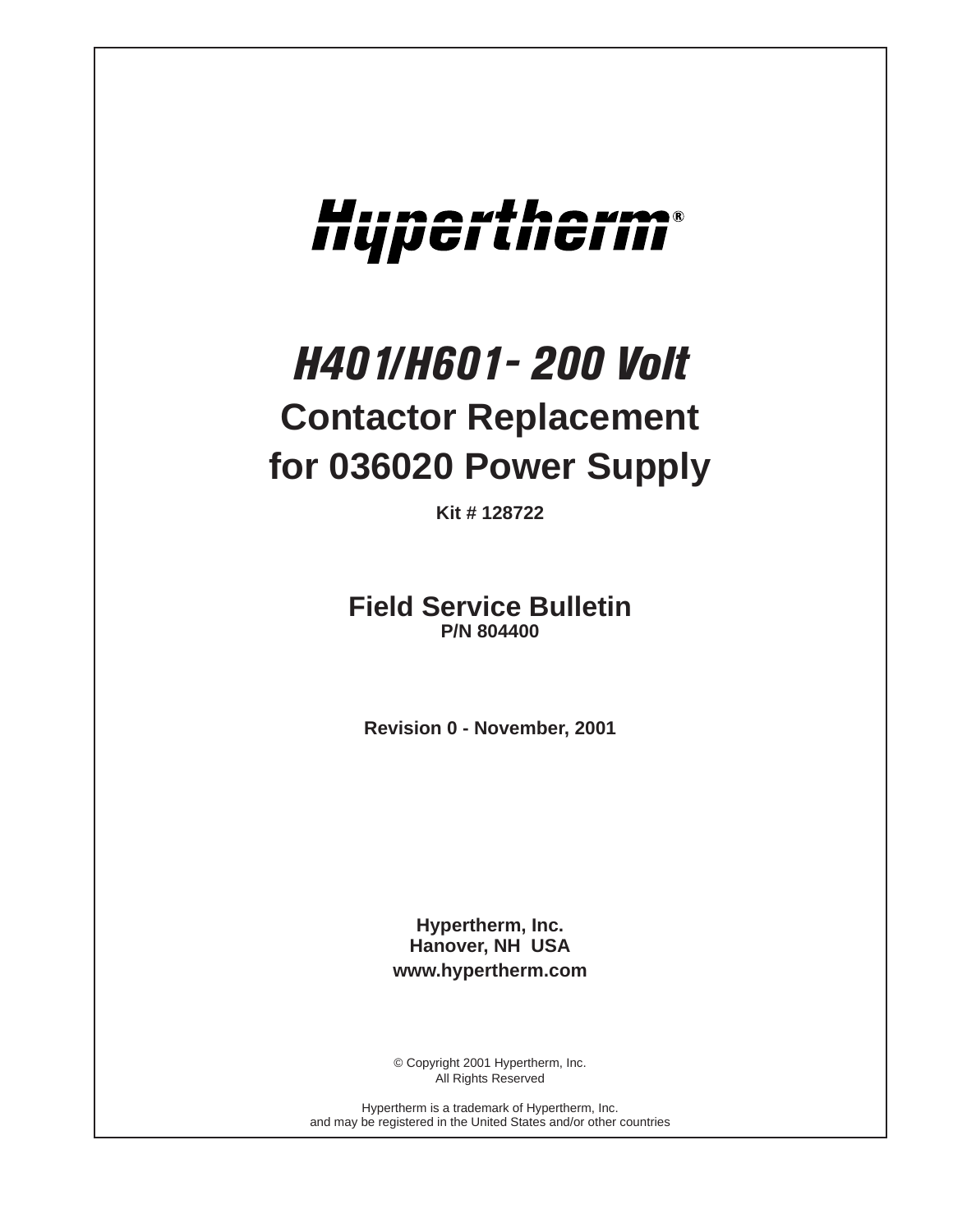

### **Introduction**

#### **Purpose**

Describes necessary steps to install the new contactor. The old contactor, part # 037225, has been discontinued. The new contactor is physically smaller and has different connections.

#### **Kit # 128722 Contents**

**Part Number Description City** 037236 Contactor **Contactor** 1